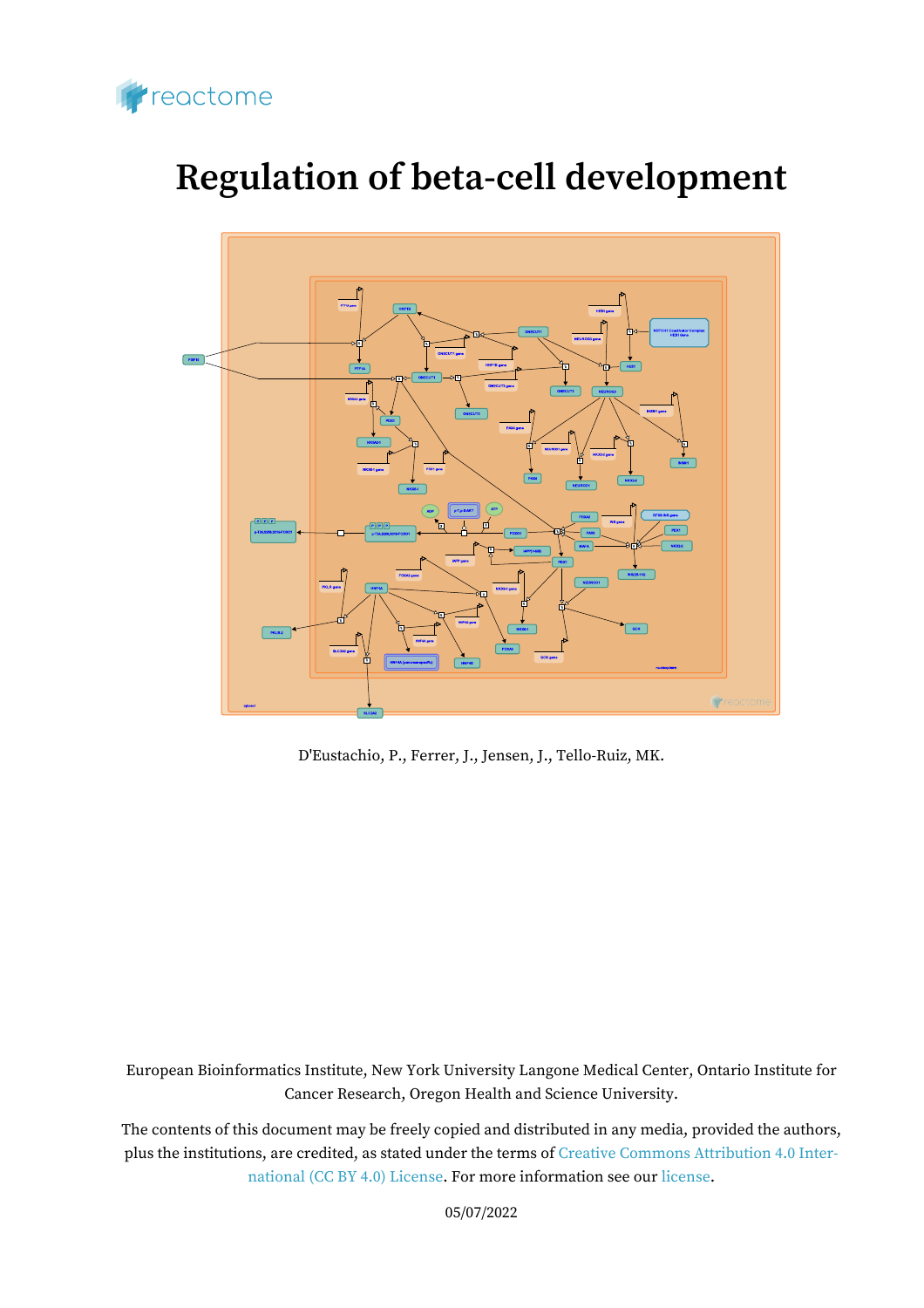## <span id="page-1-0"></span>**Introduction**

Reactome is open-source, open access, manually curated and peer-reviewed pathway database. Pathway annotations are authored by expert biologists, in collaboration with Reactome editorial staff and crossreferenced to many bioinformatics databases. A system of evidence tracking ensures that all assertions are backed up by the primary literature. Reactome is used by clinicians, geneticists, genomics researchers, and molecular biologists to interpret the results of high-throughput experimental studies, by bioinformaticians seeking to develop novel algorithms for mining knowledge from genomic studies, and by systems biologists building predictive models of normal and disease variant pathways.

The development of Reactome is supported by grants from the US National Institutes of Health (P41 HG003751), University of Toronto (CFREF Medicine by Design), European Union (EU STRP, EMI-CD), and the European Molecular Biology Laboratory (EBI Industry program).

#### **Literature references**

- Fabregat, A., Sidiropoulos, K., Viteri, G., Forner, O., Marin-Garcia, P., Arnau, V. et al. (2017). Reactome pathway analysis: a high-performance in-memory approach. *BMC bioinformatics, 18*, 142. [↗](http://www.ncbi.nlm.nih.gov/pubmed/28249561)
- Sidiropoulos, K., Viteri, G., Sevilla, C., Jupe, S., Webber, M., Orlic-Milacic, M. et al. (2017). Reactome enhanced pathway visualization. *Bioinformatics, 33*, 3461-3467. [↗](http://www.ncbi.nlm.nih.gov/pubmed/29077811)
- Fabregat, A., Jupe, S., Matthews, L., Sidiropoulos, K., Gillespie, M., Garapati, P. et al. (2018). The Reactome Pathway Knowledgebase. *Nucleic Acids Res, 46*, D649-D655. [↗](http://www.ncbi.nlm.nih.gov/pubmed/29145629)
- Fabregat, A., Korninger, F., Viteri, G., Sidiropoulos, K., Marin-Garcia, P., Ping, P. et al. (2018). Reactome graph database: Efficient access to complex pathway data. *PLoS computational biology, 14*, e1005968. [↗](http://www.ncbi.nlm.nih.gov/pubmed/29377902)

Reactome database release: 81

This document contains 5 pathways [\(see Table of Contents\)](#page-8-0)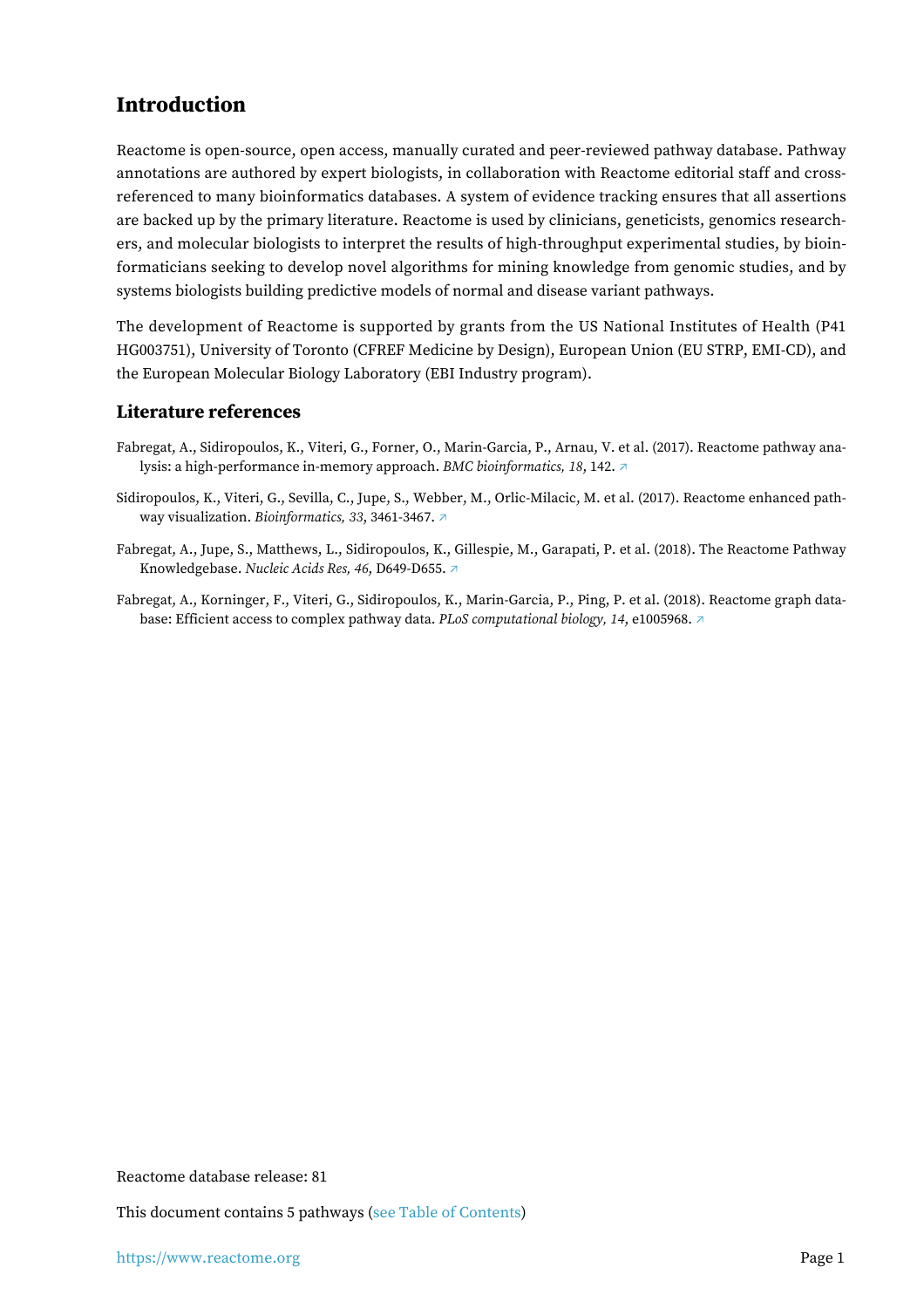## <span id="page-2-0"></span>**Regulation of beta-cell development [↗](https://www.reactome.org/content/detail/R-HSA-186712)**

**Stable identifier:** R-HSA-186712



The normal development of the pancreas during gestation has been intensively investigated over the past decade especially in the mouse (Servitja and Ferrer 2004; Chakrabarti and Mirmira 2003). Studies of genetic defects associated with maturity onset diabetes of the young (MODY) has provided direct insight into these processes as they take place in humans (Fajans et al. 2001). During embryogenesis, committed epithelial cells from the early pancreatic buds differentiate into mature endocrine and exocrine cells. It is helpful to schematize this process into four consecutive cellular stages, to begin to describe the complex interplay of signal transduction pathways and transcriptional networks. The annotations here are by no means complete - factors in addition to the ones described here must be active, and even for the ones that are described, only key examples of their regulatory effects and interactions have been annotated.

It is also important to realize that in the human, unlike the mouse, cells of the different stages can be present simultaneously in the developing pancreas and the linear representation of these developmental events shown here is an over-simplification of the actual developmental process (e.g., Sarkar et al. 2008).

The first stage of this process involves the predifferentiated epithelial cells of the two pancreatic anlagen that arise from the definitive endoderm at approximately somite stages 11-15 and undergo budding from somite stages 20-22. This period corresponds to gestational days 8.75-9.5 in the mouse, and 26 in the human.

Pancreatic buds subsequently coalesce to form a single primitive gland, while concomitantly a ductal tree lined by highly proliferative epithelial cells is formed. A subset of such epithelial cells is thought to differentiate into either endocrine or acinar exocrine cells. A third cellular stage is defined by the endocrine-committed progenitors that selectively express the basic helix-loop-helix transcription factor NEUROG3. NEUROG3 is known to activate a complex transcriptional network that is essential for the specification of endocrine cells. Many transcription factors that are activated by NEUROG3 are also involved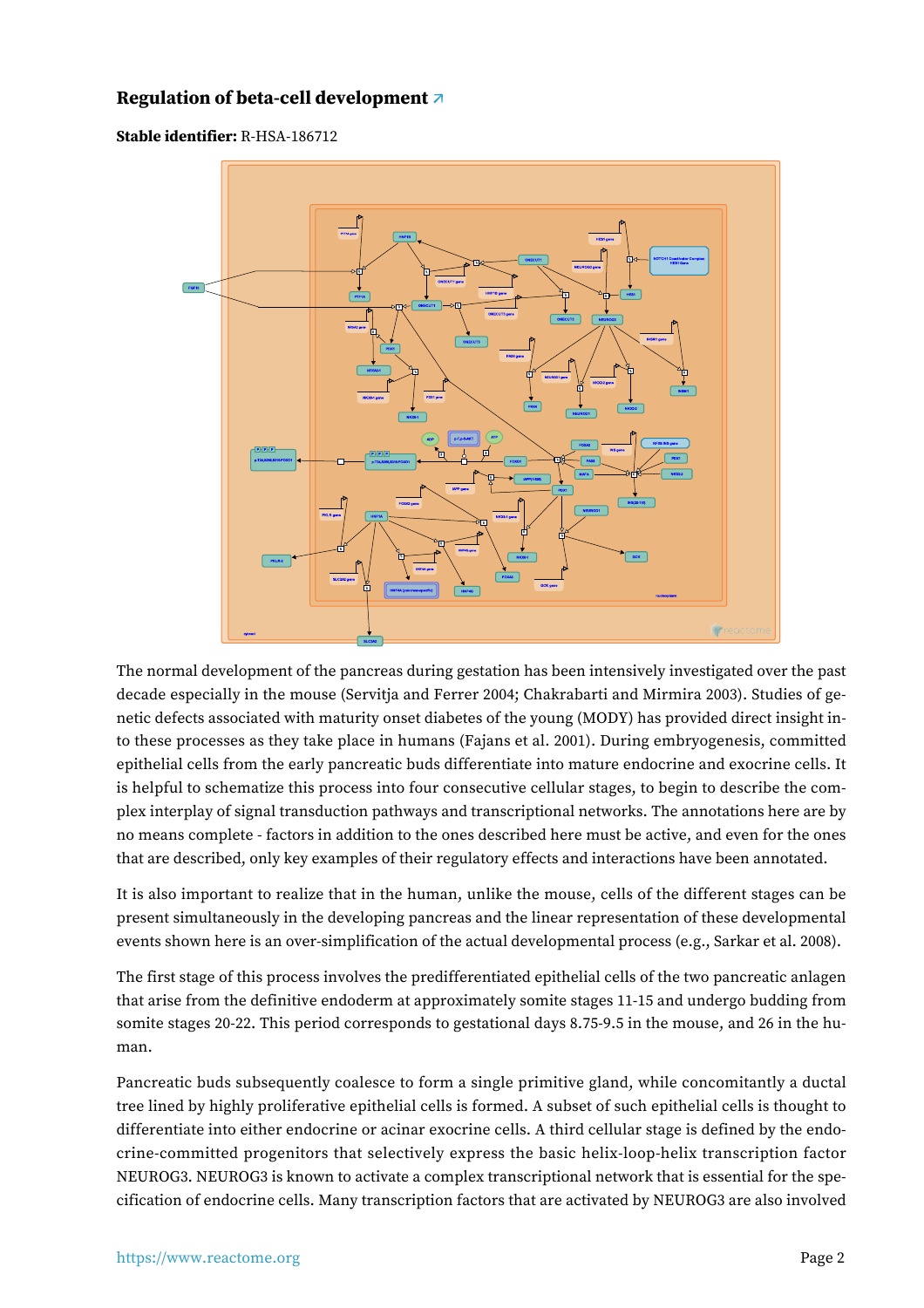in islet-subtype cellular specification and in subsequent stages of differentiation of endocrine cells. This transient cellular stage thus leads to the generation of all known pancreatic endocrine cells, including insulin-producing beta-cells, and glucagon-producing alpha cells, the final stage of this schematic developmental process.

The diagram below summarizes interactions that take place between transcription factors and transcription factor target genes during these cellular stages, and shows cases where there is both functional evidence that a transcription factor is required for the target gene to be expressed, and biochemical evidence that this interaction is direct. We also describe instances where a signaling pathway is known to regulate a transcription factor gene in this process, even if the intervening signaling pathway is not fully understood.

#### **Literature references**

- Fajans, SS., Polonsky, KS., Bell, GI. (2001). Molecular mechanisms and clinical pathophysiology of maturity-onset diabetes of the young. *N Engl J Med, 345*, 971-80. [↗](http://www.ncbi.nlm.nih.gov/pubmed/11575290)
- Servitja, JM., Ferrer, J. (2004). Transcriptional networks controlling pancreatic development and beta cell function. *Diabetologia, 47*, 597-613. [↗](http://www.ncbi.nlm.nih.gov/pubmed/15298336)
- Chakrabarti, SK., Mirmira, RG. (2003). Transcription factors direct the development and function of pancreatic beta cells. *Trends Endocrinol Metab, 14*, 78-84. [↗](http://www.ncbi.nlm.nih.gov/pubmed/12591178)
- Hutton, JC., Still, T., Hayek, A., Sarkar, SA., Kobberup, S., Beattie, GM. et al. (2008). Global gene expression profiling and histochemical analysis of the developing human fetal pancreas. *Diabetologia, 51*, 285-97. [↗](http://www.ncbi.nlm.nih.gov/pubmed/18094957)

| 2008-05-13 | Edited   | D'Eustachio. P.             |
|------------|----------|-----------------------------|
| 2008-05-13 | Reviewed | Jensen, J.                  |
| 2008-05-24 | Authored | Tello-Ruiz, MK., Ferrer, J. |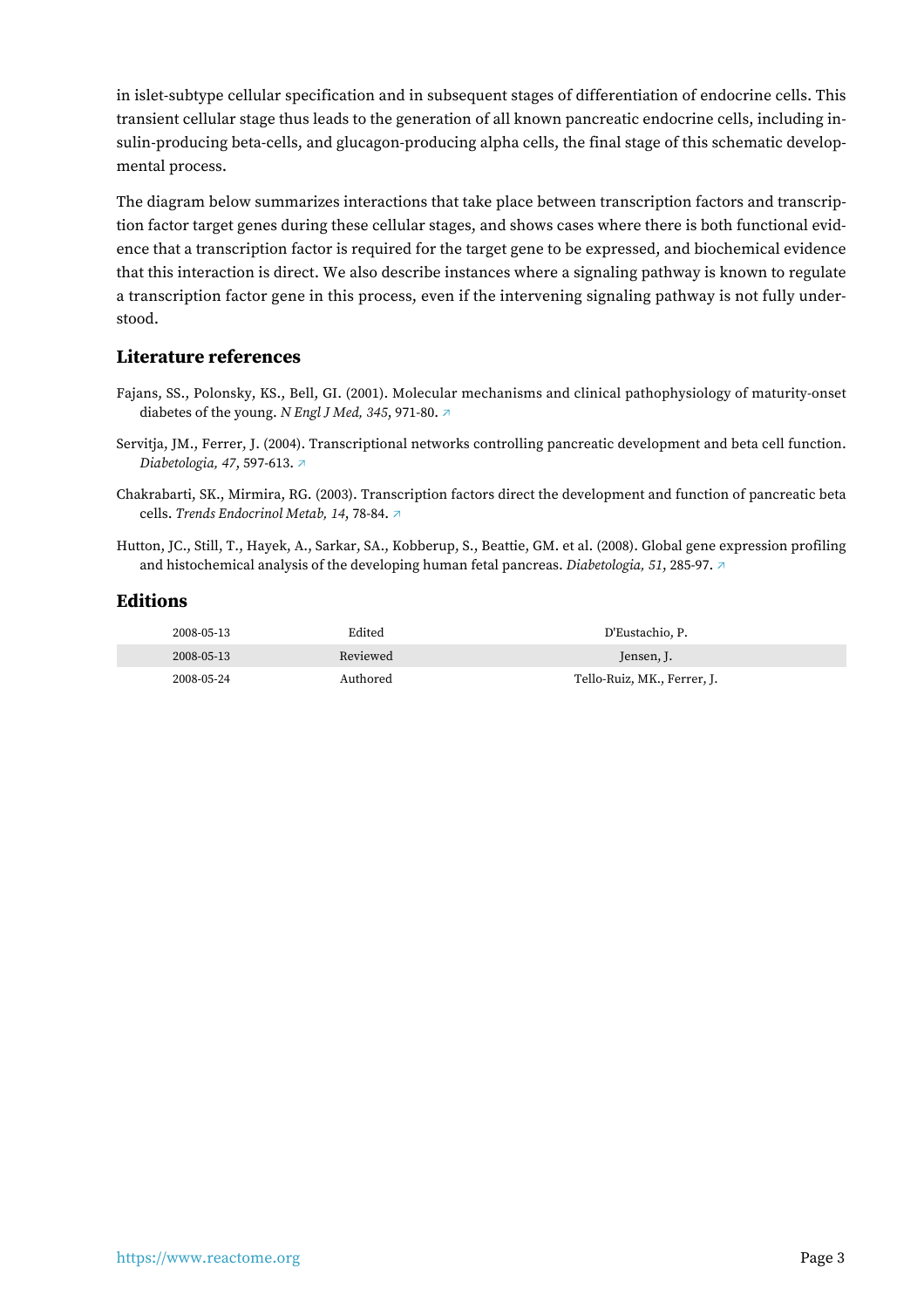## <span id="page-4-0"></span>**Regulation of gene expression in early pancreatic precursor cells [↗](https://www.reactome.org/content/detail/R-HSA-210747)**

#### **Location:** [Regulation of beta-cell development](#page-2-0)

#### **Stable identifier:** R-HSA-210747

**Compartments:** nucleoplasm

![](_page_4_Figure_4.jpeg)

The properties of transcriptional networks early in the differentiation of human pancreatic cells are inferred from the properties of well-studied networks in mouse models. In mice, the first visible sign of pancreatic development is the appearance of pancreatic buds at about embryonic day 9. The cells in these buds are already committed to differentiate into specialized cells of the exocrine and endocrine pancreas. Expression of transcription factors including Hnf1b, Hnf6, and Pdx1, as well as responsiveness to Fgf10 (fibroblast growth factor 10), up-regulates the expression of factors including Ptf1, Onecut3, Lrh1, and Nkx6.1 (Servitja and Ferrer 2004; Chakrabarti and Mirmira 2003).

#### **Literature references**

- Servitja, JM., Ferrer, J. (2004). Transcriptional networks controlling pancreatic development and beta cell function. *Diabetologia, 47*, 597-613. [↗](http://www.ncbi.nlm.nih.gov/pubmed/15298336)
- Chakrabarti, SK., Mirmira, RG. (2003). Transcription factors direct the development and function of pancreatic beta cells. *Trends Endocrinol Metab, 14*, 78-84. [↗](http://www.ncbi.nlm.nih.gov/pubmed/12591178)

| 2008-05-13 | Edited   | D'Eustachio, P.             |
|------------|----------|-----------------------------|
| 2008-05-13 | Reviewed | Jensen, J.                  |
| 2008-05-24 | Authored | Tello-Ruiz, MK., Ferrer, J. |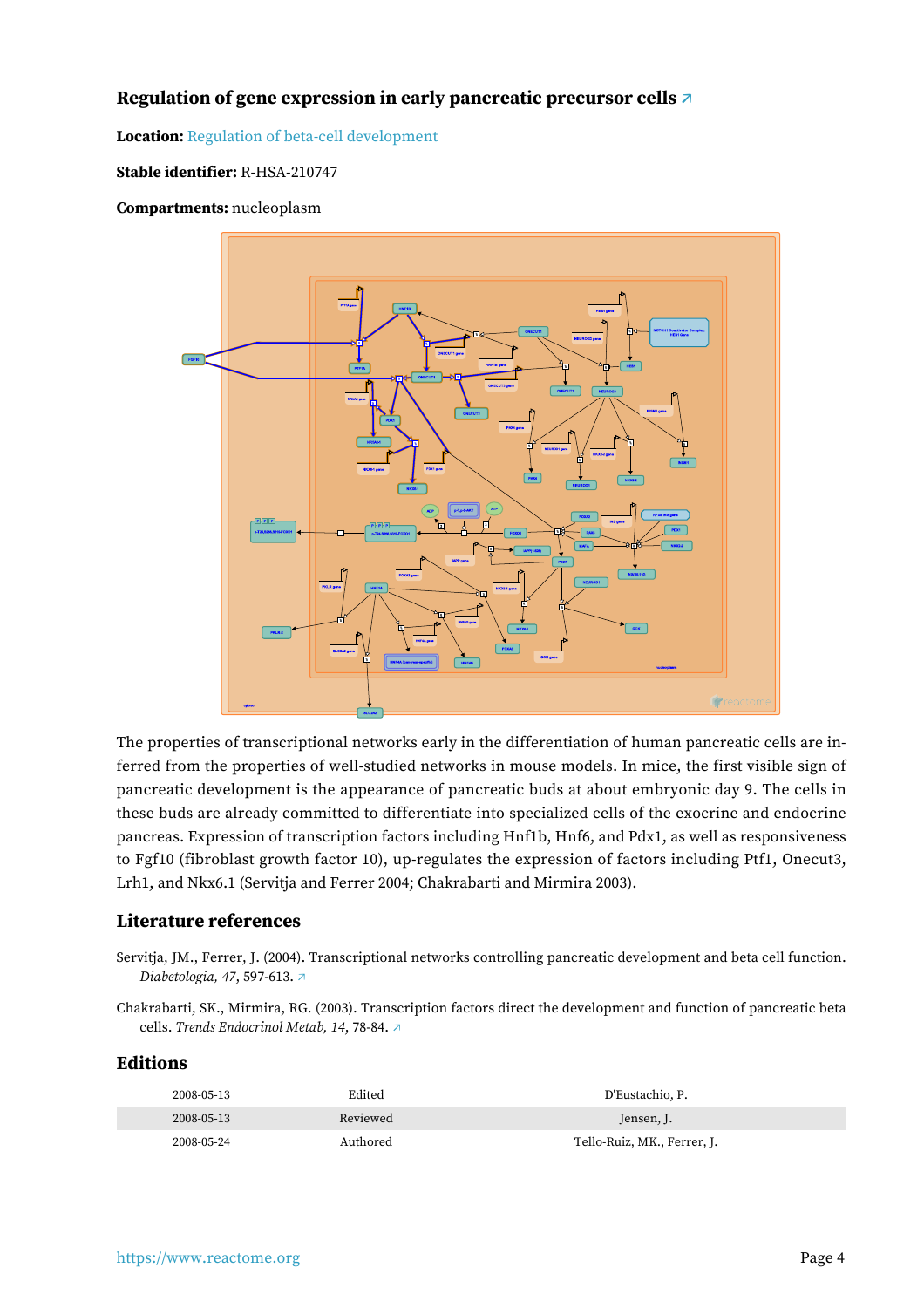## <span id="page-5-0"></span>**Regulation of gene expression in late stage (branching morphogenesis) pancreatic bud precursor cells [↗](https://www.reactome.org/content/detail/R-HSA-210744)**

**Location:** [Regulation of beta-cell development](#page-2-0)

#### **Stable identifier:** R-HSA-210744

![](_page_5_Figure_3.jpeg)

The properties of transcriptional networks in late stage (branching morphogenesis) pancreatic bud precursor cells are inferred from the properties of well-studied networks in mouse models. In mice, committed but undifferentiated epithelial cells are organized into branching ductal structures. At a molecular level, expression of Pdx1, Nkx2.2, and Nkx6.1 is reduced while Hnf6 expression remains high. Hnf6 mediates the continued expression of Onecut3 and Hnf1 beta and epithelial cell proliferation. As expression of Ngn3 (corresponds to human NEUROG3) rises, endocrine differentiation of the epithelial cells begins (Servitja and Ferrer 2004; Chakrabarti and Mirmira 2003).

#### **Literature references**

- Servitja, JM., Ferrer, J. (2004). Transcriptional networks controlling pancreatic development and beta cell function. *Diabetologia, 47*, 597-613. [↗](http://www.ncbi.nlm.nih.gov/pubmed/15298336)
- Chakrabarti, SK., Mirmira, RG. (2003). Transcription factors direct the development and function of pancreatic beta cells. *Trends Endocrinol Metab, 14*, 78-84. [↗](http://www.ncbi.nlm.nih.gov/pubmed/12591178)

| 2008-05-13 | Edited   | D'Eustachio, P.             |
|------------|----------|-----------------------------|
| 2008-05-13 | Reviewed | Jensen, J.                  |
| 2008-05-24 | Authored | Tello-Ruiz, MK., Ferrer, J. |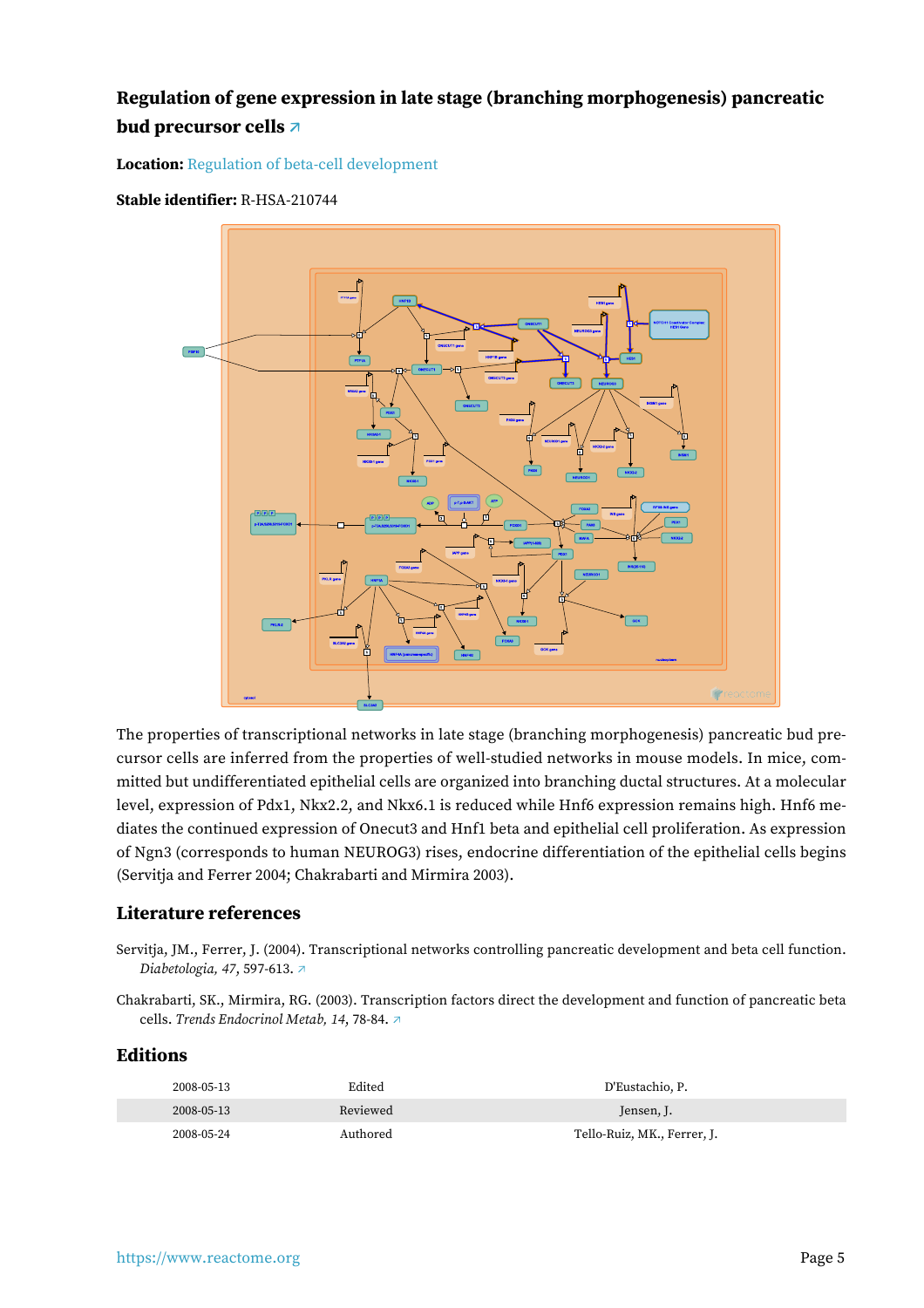<span id="page-6-0"></span>**Regulation of gene expression in endocrine-committed (NEUROG3+) progenitor cells [↗](https://www.reactome.org/content/detail/R-HSA-210746)**

#### **Location:** [Regulation of beta-cell development](#page-2-0)

#### **Stable identifier:** R-HSA-210746

![](_page_6_Figure_3.jpeg)

Studies in mouse model systems indicate that the transcription factor neurogenin 3 plays a central role in the induction of endocrine differentiation in the developing pancreas (Servitja and Ferrer 2004; Chakrabarti and Mirmira 2003). In both mice and humans critical events in this induction process include the neurogenin 3 (NEUROG3)-dependent transcription of PAX4, NEUROD1, NKX2-2, and INSM1.

#### **Literature references**

Servitja, JM., Ferrer, J. (2004). Transcriptional networks controlling pancreatic development and beta cell function. *Diabetologia, 47*, 597-613. [↗](http://www.ncbi.nlm.nih.gov/pubmed/15298336)

Chakrabarti, SK., Mirmira, RG. (2003). Transcription factors direct the development and function of pancreatic beta cells. *Trends Endocrinol Metab, 14*, 78-84. [↗](http://www.ncbi.nlm.nih.gov/pubmed/12591178)

| 2008-05-13 | Edited   | D'Eustachio, P.             |
|------------|----------|-----------------------------|
| 2008-05-13 | Reviewed | Jensen, J.                  |
| 2008-05-24 | Authored | Tello-Ruiz, MK., Ferrer, J. |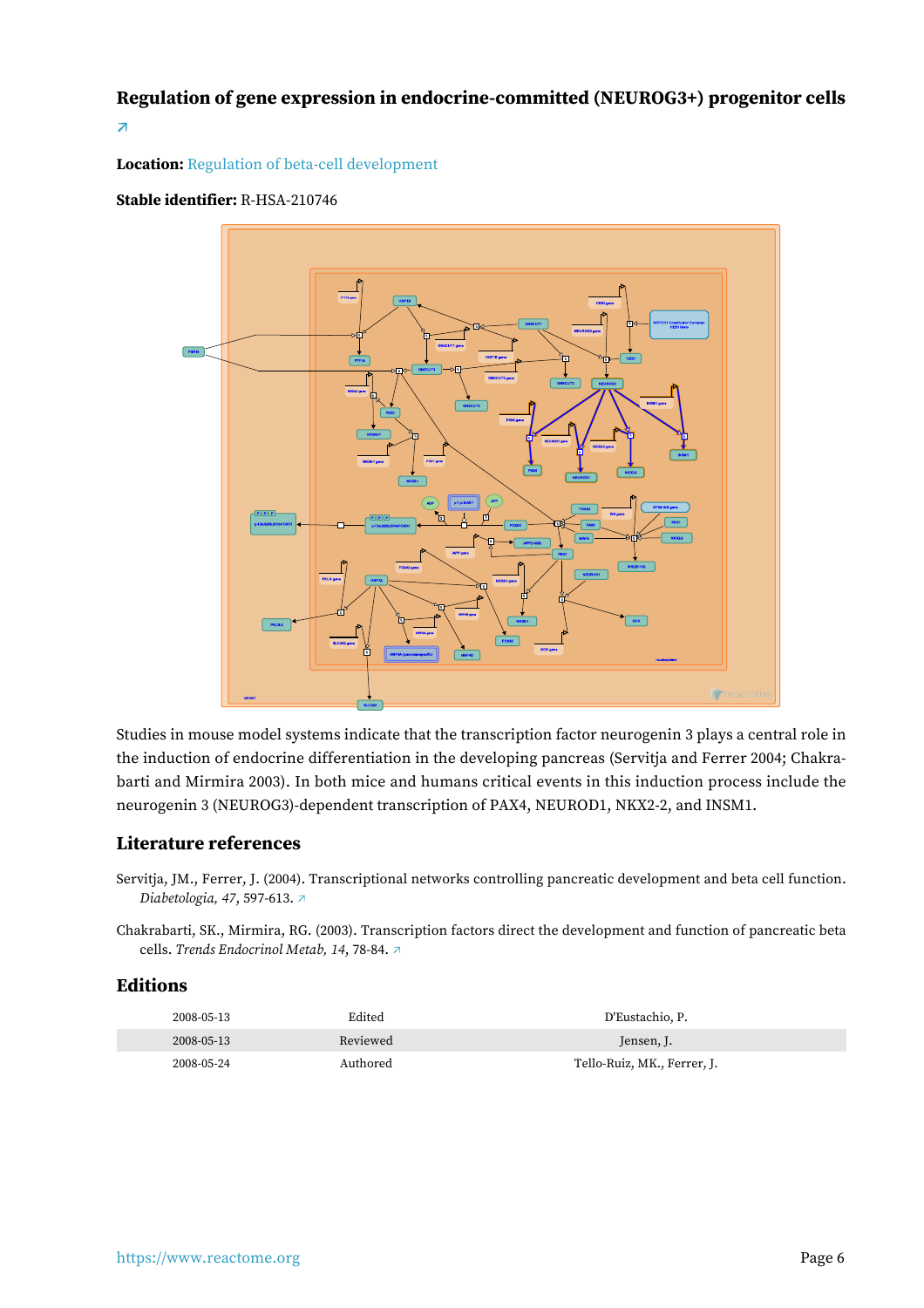## <span id="page-7-0"></span>**Regulation of gene expression in beta cells [↗](https://www.reactome.org/content/detail/R-HSA-210745)**

**Location:** [Regulation of beta-cell development](#page-2-0)

![](_page_7_Figure_2.jpeg)

![](_page_7_Figure_3.jpeg)

Two transcription factors, PDX1 and HNF1A, play key roles in maintaining the gene expression pattern characteristic of mature beta cells in the endocrine pancreas. Targets of these regulatory molecules include genes encoding insulin, the GLUT2 glucose transporter, the liver- (and pancreas) specific form of pyruvate kinase and other transcription factors including HNF4A, HNF4G, and FOXA3. PDX1 expression in turn is controlled by the activities of MAFA, FOXA2, and PAX6, and negatively regulated via AKT (Chakrabarti and Mirmira 2003; Servitja and Ferrer 2004).

#### **Literature references**

Servitja, JM., Ferrer, J. (2004). Transcriptional networks controlling pancreatic development and beta cell function. *Diabetologia, 47*, 597-613. [↗](http://www.ncbi.nlm.nih.gov/pubmed/15298336)

Chakrabarti, SK., Mirmira, RG. (2003). Transcription factors direct the development and function of pancreatic beta cells. *Trends Endocrinol Metab, 14*, 78-84. [↗](http://www.ncbi.nlm.nih.gov/pubmed/12591178)

| 2008-05-13 | Edited   | D'Eustachio, P.             |
|------------|----------|-----------------------------|
| 2008-05-13 | Reviewed | Jensen, J.                  |
| 2008-05-24 | Authored | Tello-Ruiz, MK., Ferrer, J. |